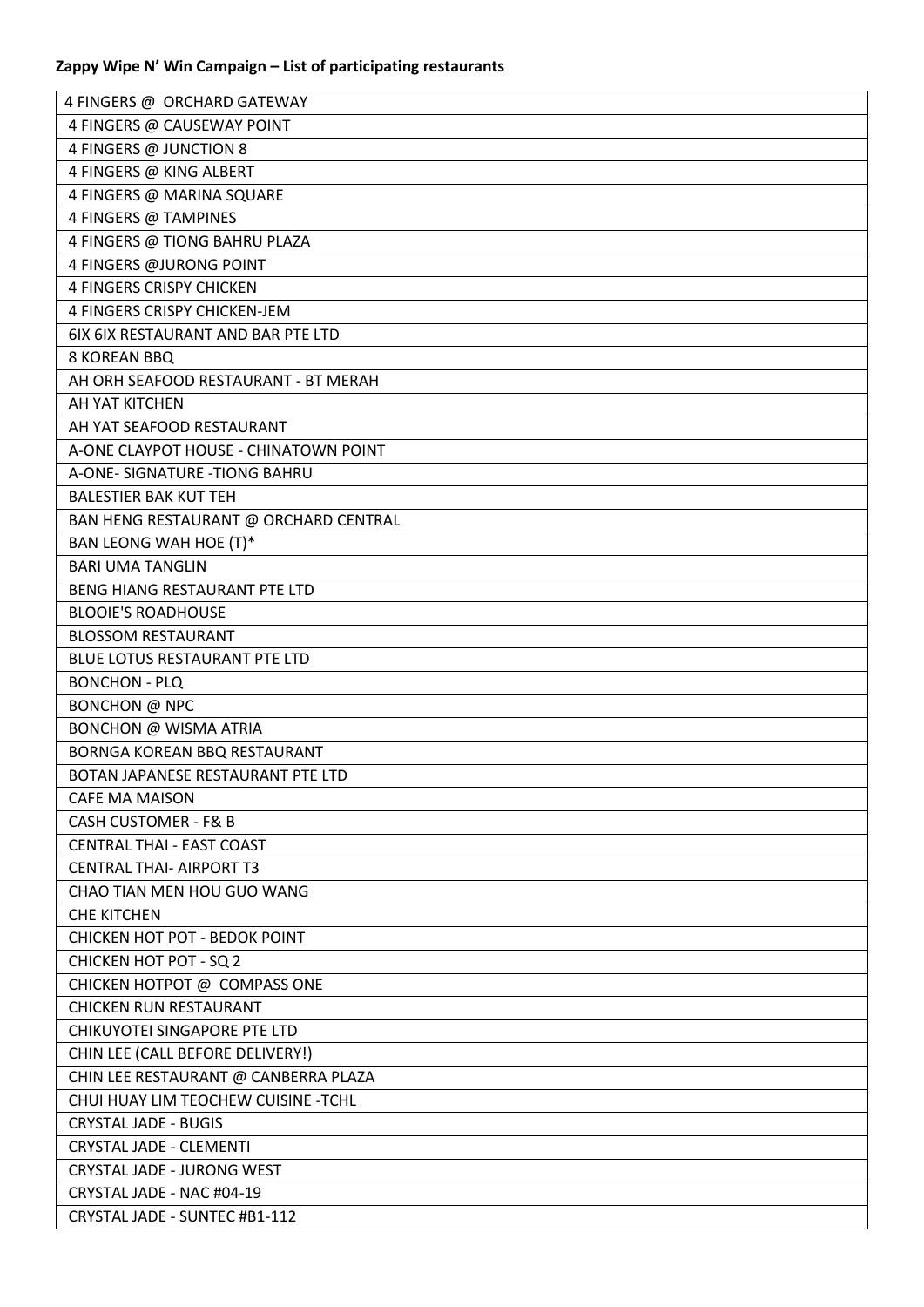| <b>CRYSTAL JADE - TAMPINES MALL</b>               |
|---------------------------------------------------|
| <b>CRYSTAL JADE - VIVO CITY</b>                   |
| <b>CLUB CHINOIS PTE LTD</b>                       |
| COCA INTERNATIONAL (SINGAPORE) PTE LTD            |
| COCA RESTAURANT - SUNTEC CITY MALL                |
| <b>COPTHORNE KING'S HOTEL SINGAPORE</b>           |
| <b>CRAB AT BAY</b>                                |
| DA NIU TEOCHEW SEAFOOD RESTAURANT                 |
| DAPUR PENYET @ CENTREPOINT                        |
| DE GOLDEN SPOON SEAFOOD                           |
| <b>DELIHUB CATERING PTE LTD</b>                   |
| DIAMOND KITCHEN @ SCIENCE PARK                    |
| DIAMOND KITCHEN PTE LTD                           |
| DIAN XIAO ER - BEDOK MALL                         |
| DIAN XIAO ER - HILLION MALL                       |
| DIAN XIAO ER - JEWEL                              |
| DIAN XIAO ER - TAMPINES 1                         |
| DIFFERENT TASTE CAFE & RESTAURANT - FRANKEL       |
| <b>DIM SUM HAUS</b>                               |
| DIWEI TEOCHEW RESTAURANT                          |
| DUCK LAND @ RWS                                   |
| <b>EAGLEWINGS LOFT</b>                            |
| EAST BISTRO PTE LTD @ SERANGOON GARDEN            |
| EIGHT TREASURE VEGETARIAN RESTAURANT              |
| <b>EMPIRE FINE CHINESE CUISINE</b>                |
| <b>EMPIRE HOTPOT</b>                              |
| <b>ETERNAL GARDEN</b>                             |
| <b>FAMOUS TREASURE</b>                            |
| FISH MART SAKURAYA - ANCHOR POINT                 |
| FISH MART SAKURAYA - PARKWAY PARADE               |
| FOC SENTOSA PTE LTD                               |
| <b>FOOD RUS</b>                                   |
| <b>FORUM SEAFOOD</b>                              |
| <b>FRAGRANT GARDEN</b>                            |
| <b>FRAGRANT WOK</b>                               |
| FU LIN MEN CANTONESE RESTAURANT                   |
| FU LIN MEN CHINESE RESTAURANT                     |
| <b>FUFU POT</b>                                   |
| FUKUYA JAPANESE RESTAURANT-RCC                    |
| G7 SIN MA LIVE SEAFOOD RESTAURANT PTE LTD         |
| <b>GAKU SUSHI BAR</b>                             |
| <b>GEYLANG FAMOUS BEEF KWAY TEOW</b>              |
| GIM TIM PTE LTD - ANG MO KIO                      |
| GO K BBQ - AMOY STREET                            |
| GO K BBQ - BUKIT TIMAH PLAZA                      |
| <b>GOLDEN MILE THIEN KEE PTE LTD</b>              |
| <b>GOOD CHANCE POPIAH EATING HOUSE</b>            |
| <b>GRAND COPTHORNE WATERFRONT HOTEL SINGAPORE</b> |
| <b>GRAND HYATT HOTEL</b>                          |
| <b>GRANNY SECRET</b>                              |
| GS RESTAURANT PTE LTD- MILLENIA WALK (SABOTEN)    |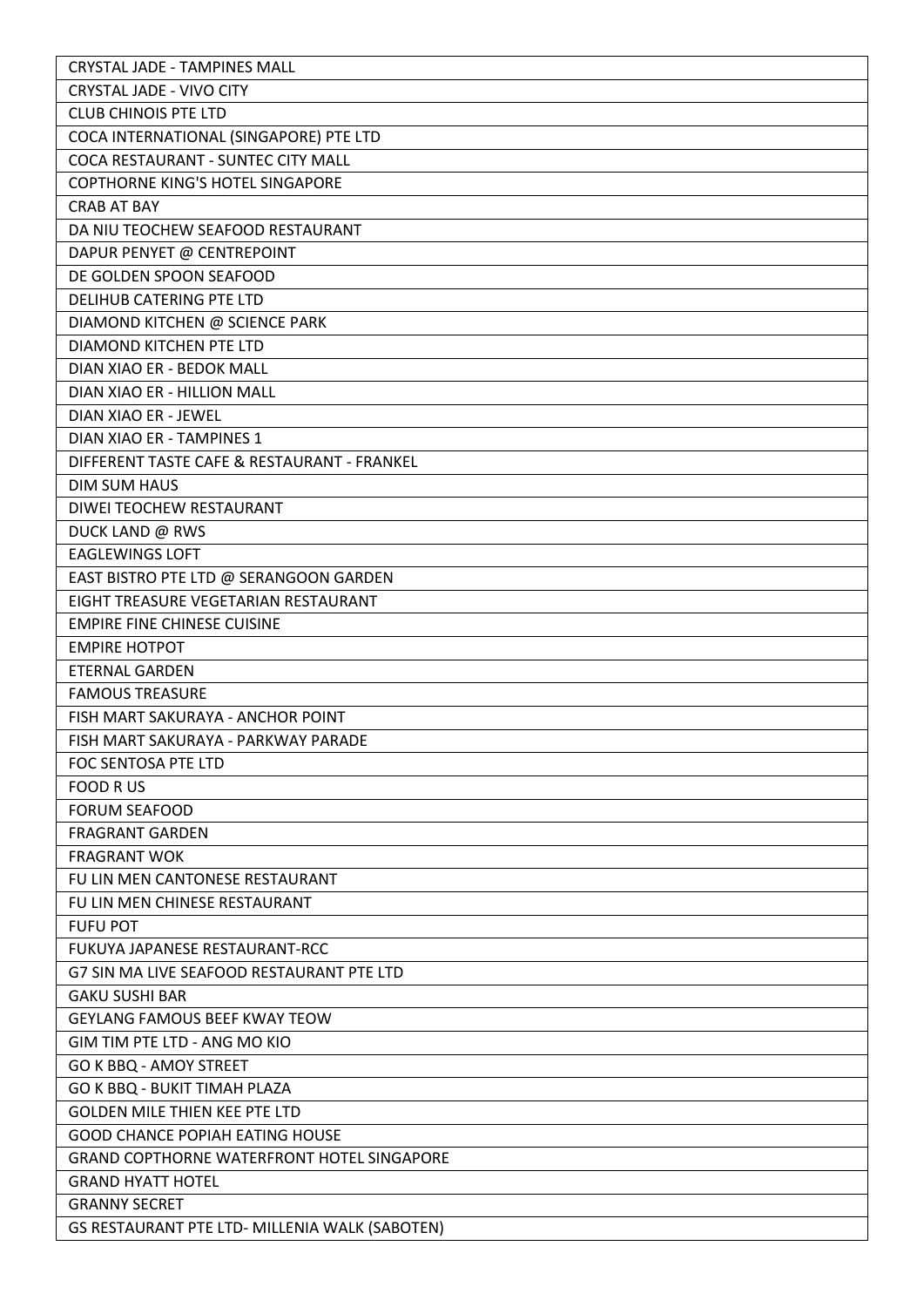| <b>GUO FU PTE LTD</b>                                 |
|-------------------------------------------------------|
| GYU KAKU @ CHIJMES                                    |
| GYU KAKU @ WATERWAY POINT                             |
| GYU-KAKU @ CITY SQUARE MALL                           |
| GYU-KAKU @ KINEX                                      |
| GYU-KAKU @ NOVENA                                     |
| GYU-KAKU @ THE STAR VISTA                             |
| HAKUMAI JAPANESE CUISINE                              |
| HAND IN HAND SHANDONG RESTAURANT                      |
| HARRY'S @ HARBOURFRONT                                |
| HONG KONG STREET FAMILY REST - NOVENA                 |
| HONG KONG STREET JEN POO KEE - CANBERRA               |
| <b>HOUSE OF YAM</b>                                   |
| <b>HUA YI KITCHEN</b>                                 |
| JIN FINE DINING PTE LTD                               |
| JING LONG SEAFOOD RESTAURANT                          |
| <b>JINJO</b>                                          |
| JOYDEN CANTON KITCHEN                                 |
| JOYDEN CANTON KITCHEN                                 |
| JOYFULNESS DINING                                     |
| <b>JUBILEE GARDEN RESTAURANT</b>                      |
| JUMBO SEAFOOD - JEWEL                                 |
| JUMBO SEAFOOD (RIVERSIDE)                             |
| JUMBO SEAFOOD @ DEMPSEY                               |
| JUMBO SEAFOOD @ ION                                   |
| JUMBO SEAFOOD PTE LTD - TOWEL                         |
| <b>JUMBO SIGNATURES MBS</b>                           |
| KAMBOAT TEOCHEW RESTAURANT                            |
| <b>KATONG CATERING</b>                                |
| KENG ENG KEE SEAFOOD PTE LTD                          |
| KIM'S PLACE SEAFOOD RESTAURANT PTE LTD - OUTLET       |
| KOJI PTE LTD @ RAFFLES CITY                           |
| <b>KOON BAK KUT TEH</b>                               |
| KU-KAI IZAKAYA                                        |
| KURIYA DINING @ GREAT WORLD CITY                      |
| KURO MAGURO BY MAGURO -DONYA                          |
| <b>KYO-YA DINING</b>                                  |
| LAO HUO TANG - CENTURY SQ                             |
| LAO HUO TANG - CWP                                    |
| LAO HUO TANG - IMM                                    |
| LAO HUO TANG - MARINA SQ                              |
| LAO HUO TANG - NEX                                    |
|                                                       |
| LAO HUO TANG - SELETAR<br>LEE DO RESTAURANT - UBI AVE |
|                                                       |
| LEI GARDEN RESTAURANT P/L CHIJMES                     |
| LONG BEACH - IMM                                      |
| LONG BEACH @ ROBERTSON QUAY                           |
| LONG ISLAND GARDEN SEAFOOD REST P/L                   |
| LOY KEE CHICKEN RICE*                                 |
| <b>MA MAISON KITCHEN</b>                              |
| MA MAISON RESTAURANT (C/O AKINORI SPORE) - BUGIS      |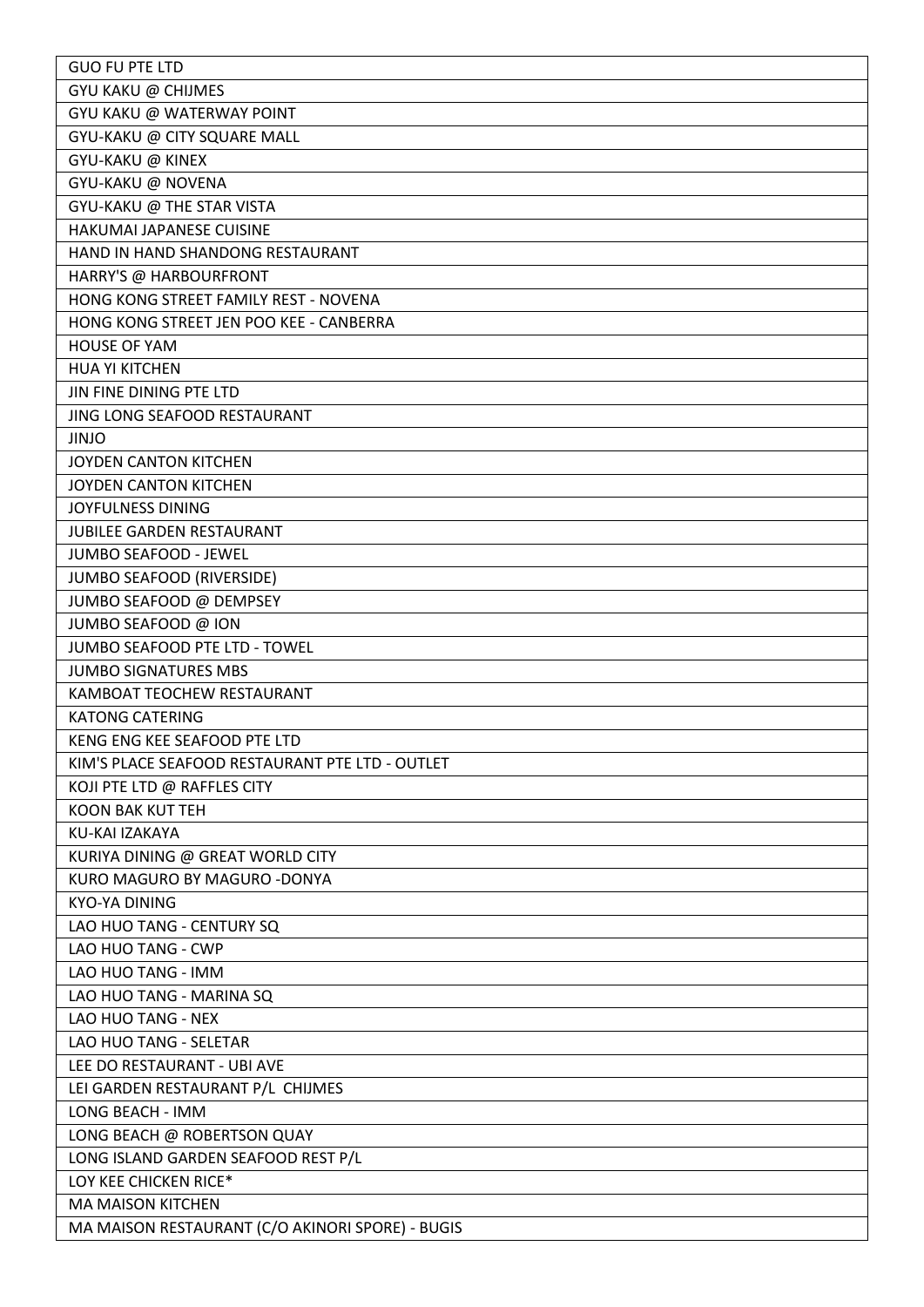| MA MAISON RESTAURANT(C/O AKINORI SPORE)- NAC |
|----------------------------------------------|
| <b>MA SEUNG SEK</b>                          |
| MAGOSABUROU                                  |
| MAGURO-DONYA MIURA-MISAKI-KOU SUSHI & DINING |
| <b>MAN MAN</b>                               |
| MCBISTRO PTE LTD-(DANCING CRAB@VIVO)         |
| <b>MELLBEN SIGNATURE</b>                     |
| <b>MEZCLA</b>                                |
| MITSUBA JAPANESE RESTAURANT                  |
| <b>MRS PHO HOUSE</b>                         |
| MRS PHO HOUSE - 313                          |
| MUCHOS MEXICAN BAR & REST                    |
| MX FOOD MANUFACTURING (SINGAPORE) PTE LTD    |
| MYEONG RYUM JINSA GALBI KOREAN BBQ           |
| <b>NANJING IMPRESSIONS</b>                   |
| NANJYA MONJYA WATERFRONT                     |
| NENE CHICKEN - BUKIT PANJANG PLAZA           |
| <b>NENE CHICKEN - NEX</b>                    |
| <b>NENE CHICKEN - SCAPE</b>                  |
| NG AH SIO BAK KUT TEH - KENG LEE ROAD        |
| NG AH SIO BAK KUT TEH - RANGOON ROAD         |
|                                              |
| NIKU KAPPO BY WATAMI                         |
| NINETEEN KITCHEN (COFFEE SHOP)               |
| NO SIGNBOARD SEAFOOD HOLDINGS PL (ESPLANADE) |
| OLD CHENG DU RESTAURANT PTE LTD              |
| OLD STREET BAK KU TEH- HOUGANG MALL          |
| OLDE PEKING DINING HALL PTE LTD - NOVENA     |
| ONE15 MARINA CLUB SINGAPORE                  |
| ORCHARD HOTEL SINGAPORE                      |
| ORIENTAL CHINESE RESTAURANT                  |
| OWEN SEAFOOD RESTAURANT*                     |
| PAPER RICE VIETNAMESE KITCHEN                |
| <b>PASSION CAFE</b>                          |
| <b>PASSION CAFE - OCC</b>                    |
| PEACH GARDEN - CHULIA ST OCBC                |
| PEACH GARDEN @ THOMSON PLAZA                 |
| PEACH GARDEN CHINESE DINNING                 |
| PEACH GARDEN SICHUAN @ MIRAMAR               |
| PEACH GARDEN - THE METROPOLIS                |
| PENANG FOOD RESTAURANT                       |
| PENG CATERING SERVICE                        |
| PENINSULA EXCELSIOR HOTEL                    |
| PEONY - JADE RESTAURANT- KEPPEL CLUB         |
| PU TIEN - GWC                                |
| PU TIEN - ION                                |
| PU TIEN - J.POINT                            |
| <b>PU TIEN - JEWEL</b>                       |
| PU TIEN - KITCHENER                          |
| PU TIEN - MBS                                |
| PU TIEN - MSQ                                |
| <b>PU TIEN - NP</b>                          |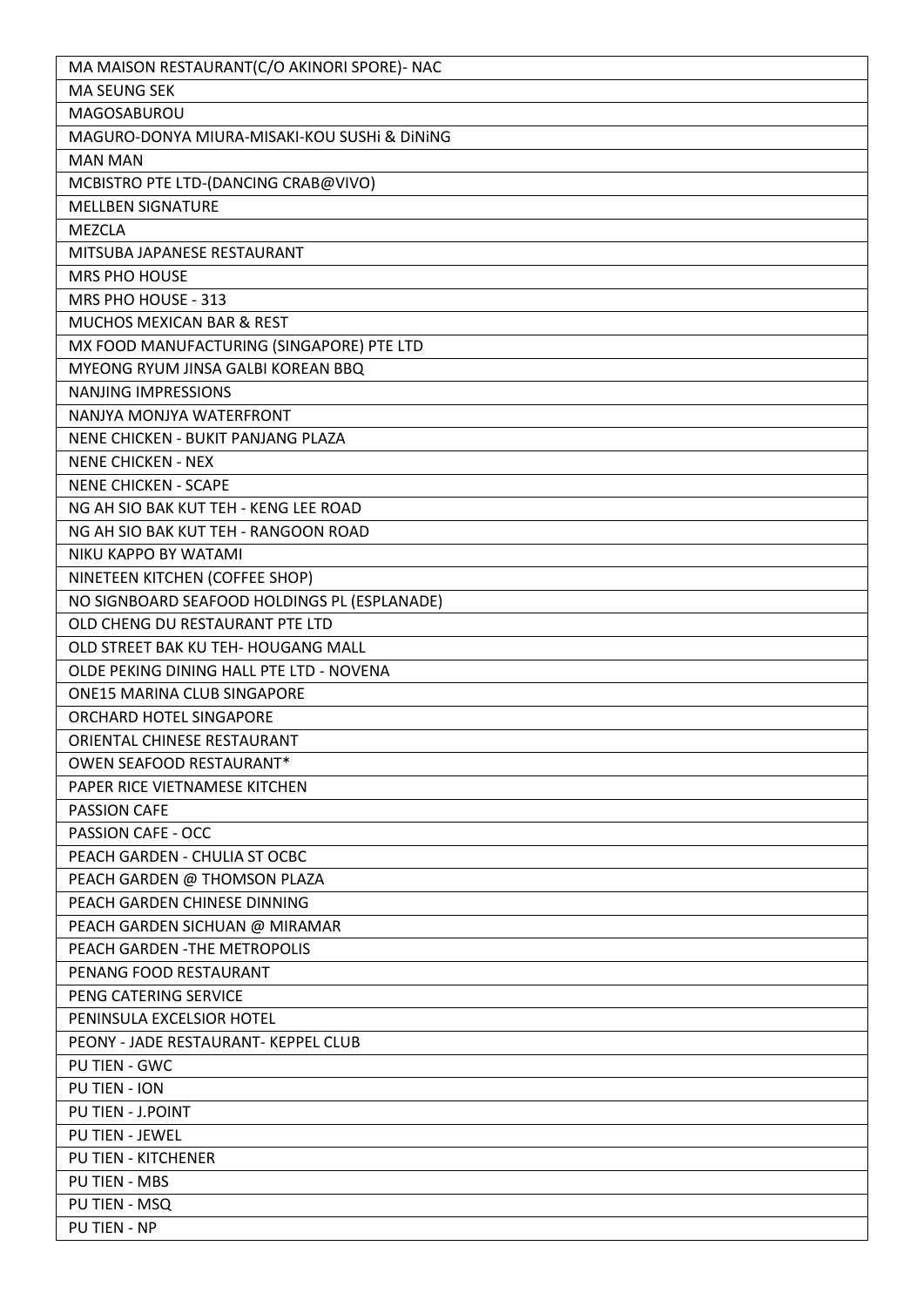| <b>PUTIEN - PP</b>                       |
|------------------------------------------|
| <b>PU TIEN - RC</b>                      |
| PU TIEN - SG POST                        |
| <b>PU TIEN - TAMPINES</b>                |
| PU TIEN - VIVO                           |
| PU TIEN - WATERWAY POINT                 |
| PU TIEN - WESTGATE                       |
| PU TIEN - WWP                            |
| PU TIEN - CWP                            |
| <b>PU TIEN -RWS</b>                      |
| <b>QI XIANG HOT POT</b>                  |
| QIAN XI - PAYA LEBAR                     |
| <b>QUAN LE YUAN SEAFOOD</b>              |
| QUAN XIANG YUAN (JING JI) SEAFOOD REST   |
| RASA SENTOSA SINGAPORE                   |
| RENDEZVOUS REST. HOCK LOCK KEE           |
| <b>RENGA-YA</b>                          |
| RIVERSIDE GRILLED FISH - NP              |
| RIVERSIDE GRILLED FISH - VIVO            |
| <b>ROSEMEAD</b>                          |
| RYAN'S GROCERY (GWC) PTE LTD             |
| SAINT PIERRE PTE LTD                     |
| <b>SANDAIME BUNJI</b>                    |
| SEIWAA OKONOMIYAKI & TEPPANYAKI          |
| SELETAR COUNTRY CLUB                     |
| <b>SEN OF JAPAN</b>                      |
| SEOUL RESTAURANT PTE LTD                 |
| <b>SHABU SAI (SUNTEC)</b>                |
|                                          |
| <b>SHANGHAI PUDONG</b>                   |
| <b>SHATOBURIAN PTE LTD</b>               |
| SHING HENG TRADING                       |
| SHIROKANE TORITAME (C/O ORIHARA PTE LTD) |
| <b>SHU YAN</b>                           |
| SHUKUU IZAKAYA                           |
| SHUNJUU IZAKAYA (C/O SHIN FOODS PTE LTD) |
| <b>SIA SUPPLIES CENTRE</b>               |
| SINGAPORE SWIMMING CLUB                  |
| SONG FA BAK KUT TEH - CENTREPOINT        |
| SONG FA BAK KUT TEH - CHANGI             |
| SONG FA BAK KUT TEH - CHINATOWN POINT    |
| SONG FA BAK KUT TEH - HARBOURFRONT       |
| SONG FA BAK KUT TEH - JEM                |
| SONG FA BAK KUT TEH - JEWEL              |
| SONG FA BAK KUT TEH - NORTHPOINT         |
| SONG FA BAK KUT TEH - NOVENA SQ          |
| SONG FA BAK KUT TEH - SELETAR            |
| SONG FA BAK KUT TEH - SUNTEC CITY        |
| SONG FA BAK KUT TEH - UPP CIRCULAR       |
| SONG FA BAK KUT TEH - WATERWAY           |
| <b>SOUP - CENTURY SQUARE</b>             |
| SOUP - CLEMENTI MALL                     |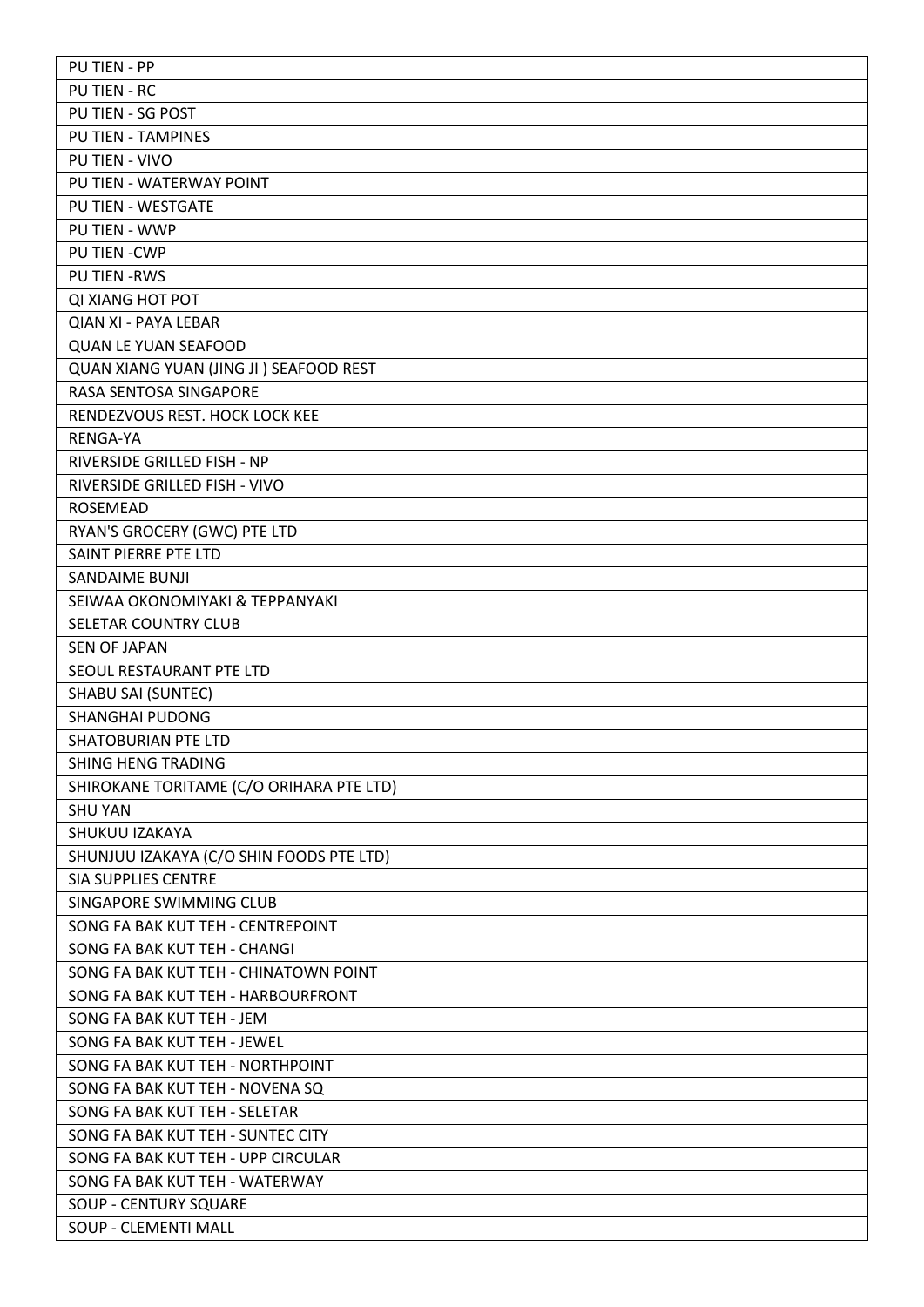| SOUP - COMPASS 1                             |
|----------------------------------------------|
| SOUP - HOUGANG MALL                          |
| SOUP - IMM                                   |
| SOUP - JEWEL                                 |
| SOUP - SERANGOON (NEX)                       |
| SOUP - UNITED SQUARE*                        |
| SOUP- HOLLAND VILLAGE                        |
| SPRING COURT RESTAURANT PTE LTD              |
| SPRINGLEAF TAIWAN PORRIDGE-T                 |
| STANDING SUSHI BAR @ ODEON                   |
| <b>STEAK ME</b>                              |
| STRACO LEISURE PTE LTD - SINGAPORE FLYER     |
| SUFOOD SINGAPORE PTE LTD                     |
| <b>SUM KEE FOOD</b>                          |
| <b>SUMIRE YAKITORI HOUSE</b>                 |
| SUMMER GARDEN RESTAURANT PTE LTD             |
| SUN KING RYORIYA PTE LTD                     |
| SUN WITH MOON @ WHEELOCK                     |
| <b>SUSHI JIN</b>                             |
| SUSHI TEI - HOLLAND VILLAGE*                 |
|                                              |
| SUSHI TEI - JEWEL CHANGI                     |
| SUSHI TEI - NORTHPOINT                       |
| <b>SUSHI TEI - PARAGON</b>                   |
| <b>SUSHI TEI - RAFFLES CITY</b>              |
| SUSHI TEI - SERANGOON GARDEN                 |
| <b>SUSHI TEI - TAMPINES 1</b>                |
| SUSHI TEI - THOMSON PLAZA                    |
| SUSHI TEI - TIONG BAHRU PLAZA                |
| SUSHI TEI - VIVO CITY                        |
| SUSHI TEI - WEST COAST                       |
| SUSHI-TEI - JEM                              |
| SUSHI-TEI - SERANGOON NEX MALL               |
| <b>SWEE CHOON TIM-SUM</b>                    |
| TAIWAN PORRIDGE (GU ZAO REN TAIWAN PORRIDGE) |
| TAMAKO MEAL PTE LTD - CASUARINA              |
| TAMBUAH MAS INDONESIAN RESTAURANT - PARAGON  |
| TAN SER SENG (GEYLANG)                       |
| <b>TASTY LOONG RESTAURANT</b>                |
| <b>TEKONG SEAFOOD RESTAURANT</b>             |
| TEPPEI JAPANESE RESTAURANT                   |
| THAI VILLAGE RESTUARANT PTE LTD - GOODWOOD   |
| THE ASIAN KITCHEN                            |
| THE BARRACKS HOTEL SENTOSA                   |
| THE BOILER                                   |
| THE FAMOUS KITCHEN                           |
| THE NAKED FINN                               |
| THE PUBLIC IZAKAYA                           |
| THE PUBLIC IZAKAYA 2                         |
| THEFATCOW PTE LTD                            |
| TIAN TIAN SEAFOOD RESTAURANT                 |
| TIM HO WAN - CITYLINK MALL                   |
|                                              |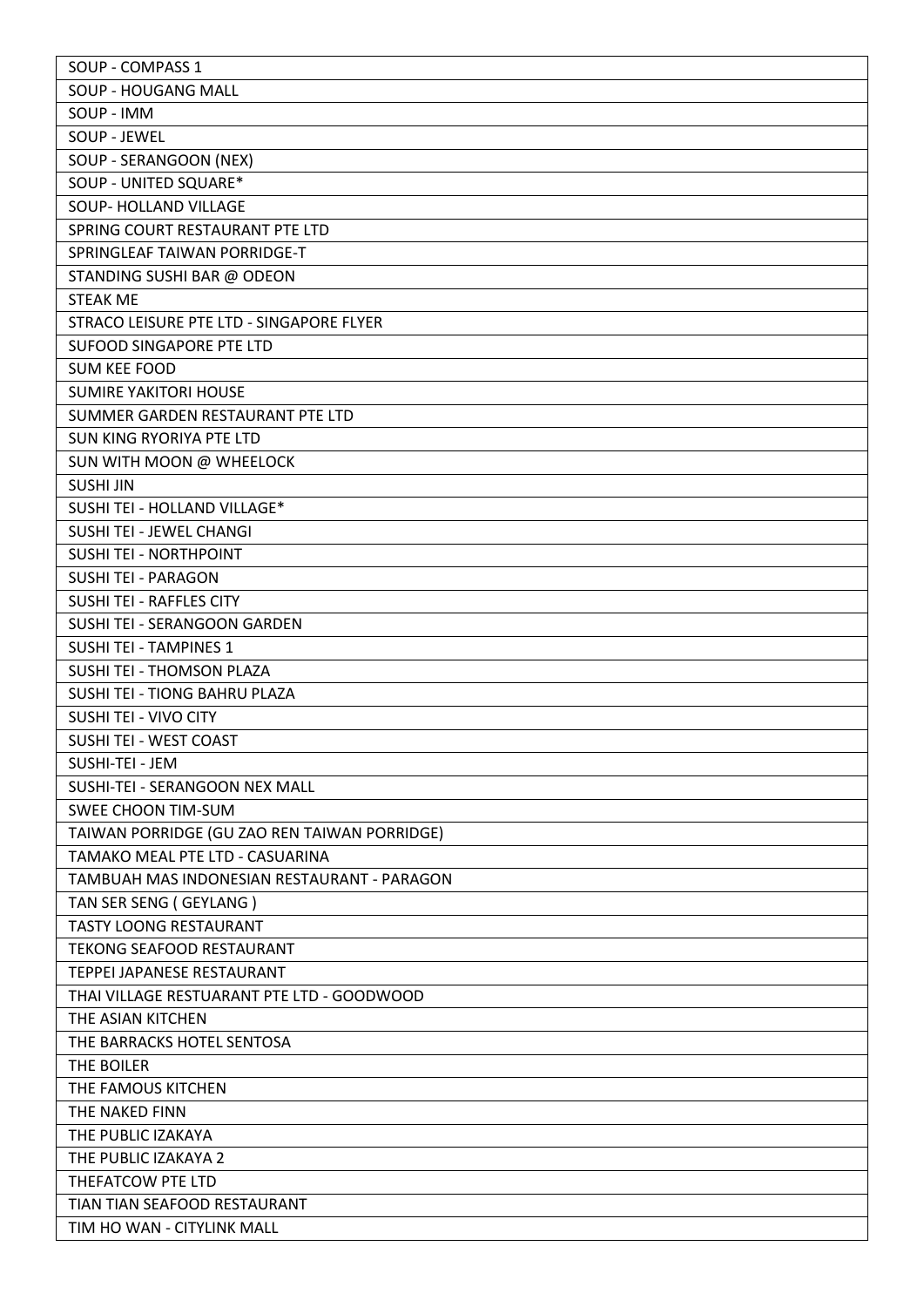| TIM HO WAN - GREAT WORLD CITY                                             |
|---------------------------------------------------------------------------|
| TIM HO WAN - MBS                                                          |
| TIM HO WAN - PLAZA SINGAPURA                                              |
| TIM HO WAN - WESTGATE                                                     |
| TIM HO WAN- KALLANG APERIA                                                |
| TOHO GLOBAL ARROWS PTE. LTD.                                              |
| TOMO IZAKAYA PTE LTD - CLARKE QUAY                                        |
| TOMO IZAKAYA PTE LTD - ESPLANADE                                          |
| TONG DIM RESTAURANT                                                       |
| <b>TONKATSU &amp; SAKE BAR TONZAEMON</b>                                  |
| <b>TONKATSU MA MASION</b>                                                 |
| TORIO JAPANESE RESTAURANT                                                 |
| TSUI WAH - JEM                                                            |
| <b>TUAN YUAN BKT</b>                                                      |
| TUNG LOK - BELLYGOOD CATERER                                              |
| TUNG LOK CENTRAL RESTAURANT PTE LTD                                       |
| TUNG LOK SEAFOOD - JURONG                                                 |
| TUNG LOK SEAFOOD - PLQ MALL                                               |
| TUNG LOK SEAFOOD (ORCHARD CENTRAL)                                        |
| TUNG LOK TEAHOUSE @SQUARE 2                                               |
| TUNG LOK XIHE - TURF CITY                                                 |
| TUNG LOK XIHE RESTAURANT PTE LTD @ DANCING CRAB                           |
|                                                                           |
| TUNG LOK XIHE RESTAURANT PTE LTD @ ORCHARD CENTRAL<br><b>TUNGLOK HEEN</b> |
| UPIN HOT POT                                                              |
| VIENNA INT'L SEAFOOD RESTAURANT PTE LTD                                   |
|                                                                           |
| <b>WAH KUNG FU</b>                                                        |
| WAN HE LOU                                                                |
| WANG DA YE BBQ                                                            |
| <b>WANIN INDUSTRIES PTE LTD</b>                                           |
| <b>WBH - SUNTEC</b>                                                       |
| WBH (IMM)PTE LTD                                                          |
| WBH (JEWEL) PTE LTD                                                       |
| WBH (SUNPLAZA) PTE LTD                                                    |
| <b>WBH PTE LTD</b>                                                        |
| WEE NAM KEE (MORNING)*                                                    |
| WESTERN MAHUA & ALI JIANG                                                 |
| <b>WESTLAKE 3 PTE LTD (TOWEL)</b>                                         |
| WHISK & PADDLE (GOMBAK)                                                   |
| WO PENG CUISINE PTE LTD                                                   |
| XIN LAO YOU JI FISHHEAD STEAMBOAT SEAFOOD                                 |
| YA HUA BAK KUT TEH                                                        |
| YAKINIKU-GO @ JEM                                                         |
| YAKINIKU-GO @ JURONG POINT                                                |
| YAKINIKU-GO @ NEX                                                         |
| YAKINIKU-GO @ PARKWAY PARADE                                              |
| YAKINIKU-GO@SELETAR MALL                                                  |
| YAN CANTONESE CUISINE                                                     |
| YEO KENG NAM(TRADITIONAL)HAINANESE CHICKEN RICE                           |
| YUMMY PALACE PTE LTD                                                      |
| YUN NANS - JEWEL                                                          |